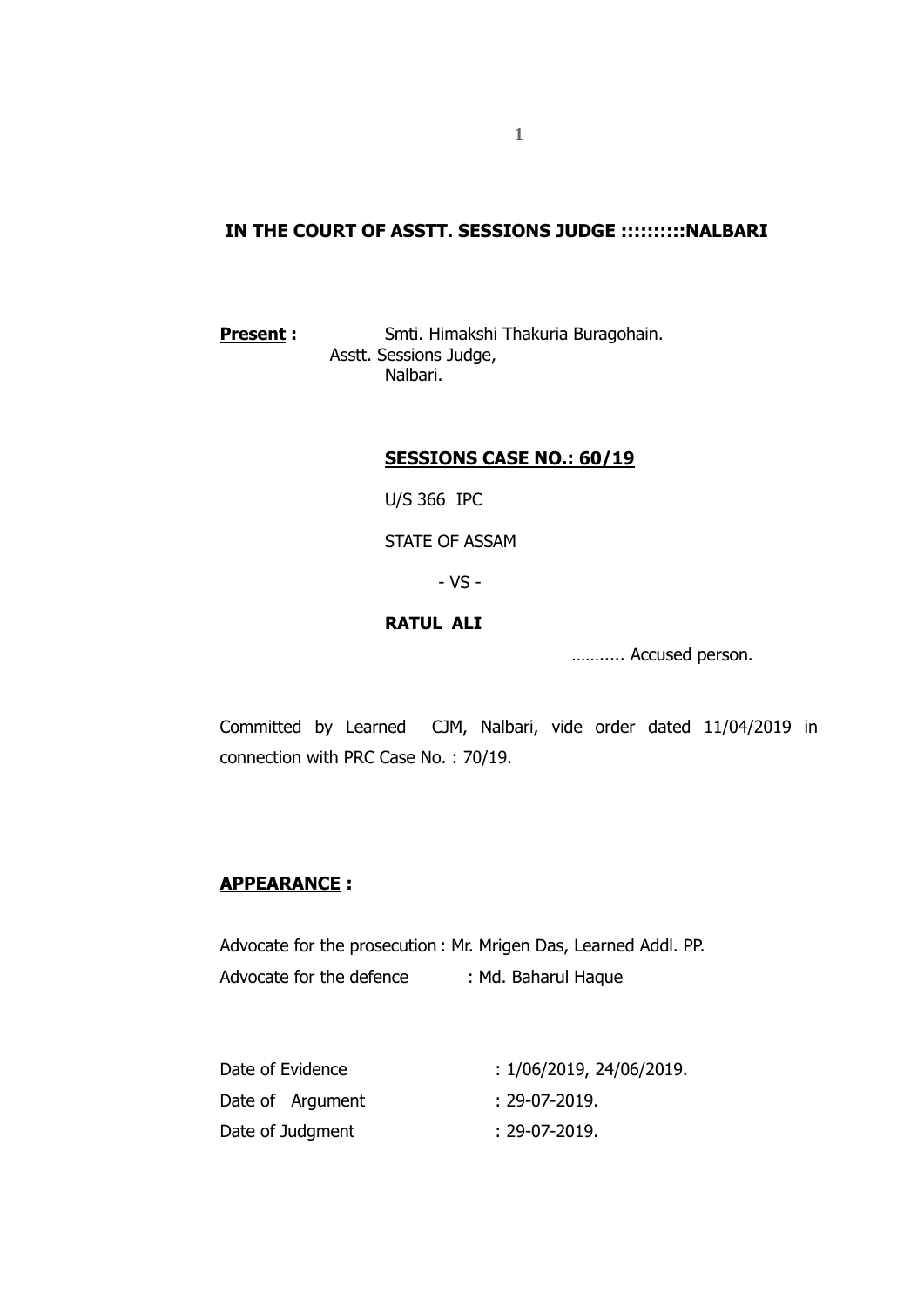## **J U D G M E N T**

1. The gist of the prosecution case in brief is that on 20/06/2018 the informant Birjan Ali lodged an ejahar stating interalia that on the same day at 8-30 AM his daughter Parbin Sultana aged about 16 years went to attend her HS 1st year class at BK Bhanduri Junior College, Barama. But as she did not return home till the evening, the informant searched for her everywhere and came to know that the accused Ratul Ali had kidnapped her and confined her somewhere. Hence, this case.

2. On receipt of the ejahar police registered a case as Nalbari PS Case No. 431/2018 u/s 366 IPC and started investigation. After completion of investigation the I/O submitted charge sheet against accused Ratul Ali u/s 366 IPC. Since the offence u/s 366 IPC is exclusively triable by the Court of Sessions, the Ld. CJM Nalbari committed this case to the court of Hon'ble Sessions Judge, Nalbari. On receipt of the committal paper and PRC Case Record, Hon'ble Sessions Judge, Nalbari started Sessions case against the accused and thereafter transferred this case to this court for disposal.

3. After hearing the learned counsels of both sides and on perusal of the case diary, charge was framed against the accused u/s 366 IPC. The charge so framed was read over and explained to the accused to which he pleaded not guilty and claimed to be tried.

4. During trial, prosecution side examined as many as 5(five) witnesses including the informant and victim to prove the charge against the accused. Accused was examined u/s 313 CrPC. The statement of defence is recorded in a separate sheets. The defence case was of compete denial and the defence side has not adduced any defence evidence.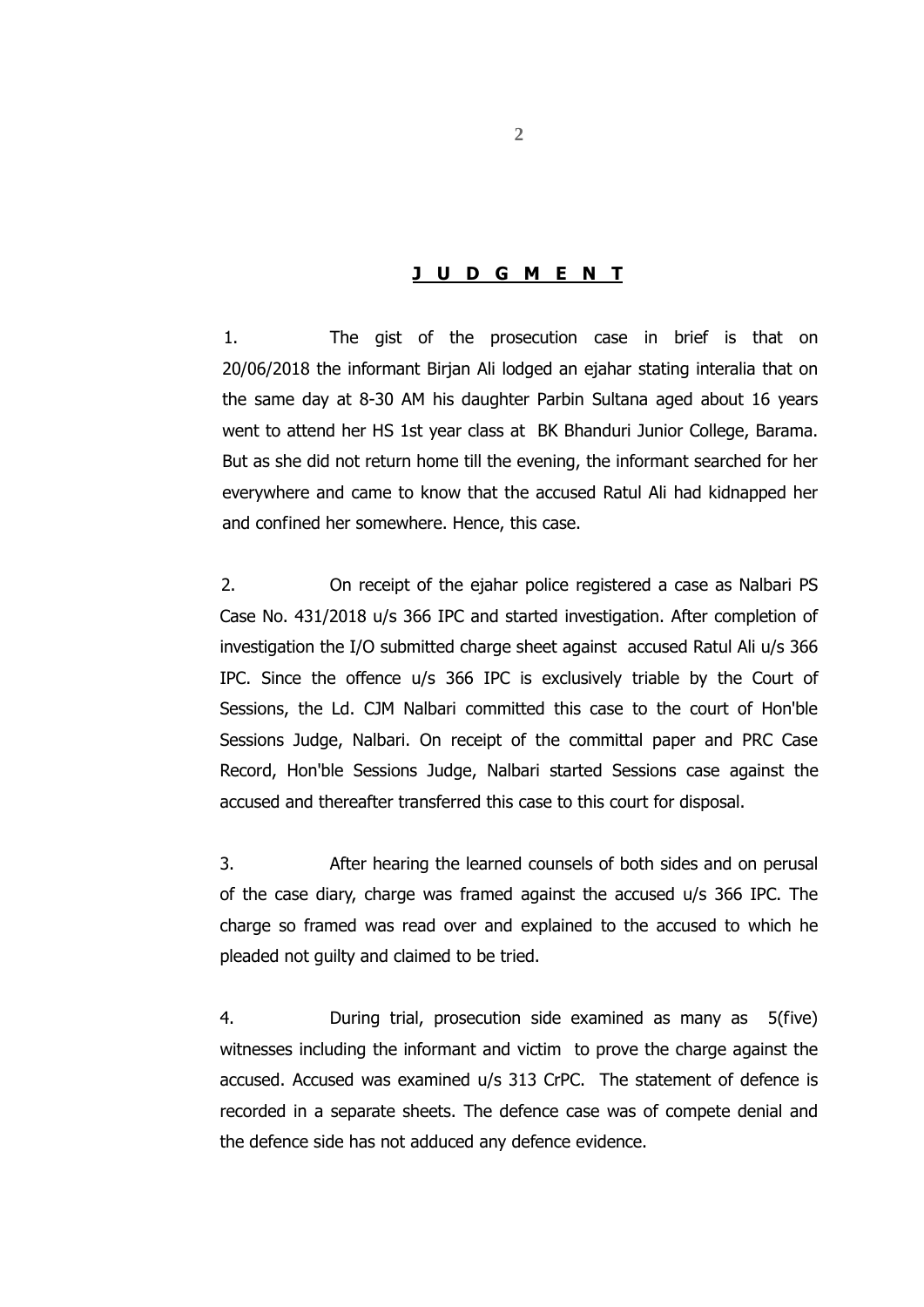#### 5. **POINT FOR DETERMINATION**

Whether the accused on 20/06/18 at 8-30 AM at Vill- Dipta in the district of Nalbari induced Miss Parbin Sultana to go from her house or to do any act with an intention that she may be compelled to marry against her will or she may be forced or seduced to illicit intercourse ?

#### **DISCUSSION, DECISION AND REASONS THEREOF**

6. I have heard learned counsel for both the parties and have gone through the evidence on record. Learned counsel for the prosecution has submitted that all the witnesses have supported the prosecution story and this is a fit case to convict the accused u/s 366 IPC.

7. On the other hand, learned defence counsel has submitted that prosecution has failed to prove the case. There are discrepancies in the evidence adduced before the court and the statements of the witnesses recorded u/s 161 CrPC. Learned defence counsel has further submitted that the victim has nullified the prosecution case and from the evidence of PWs no ingredients of offence is made out against the accused.

8. It is at this stage expedient to cast a glance at the evidences of the prosecution witnesses.

9. For determining the actual fact let us at first go through the evidence of PW 1, Birjan Ali, who is the informant of this case. PW-1 has stated that about 1 year back at 9-30 AM his daughter Parbin Sultana went to attend her classes at BK Bhandari Junior College, Barama. According to PW 1 as he works near her college he often go to meet her in college. On that day also he went to meet his daughter from work. But while he was looking for her, one of the professors told him that his daugher did not come to college that day. Then he returned back from the college. When PW 1 reached Dipta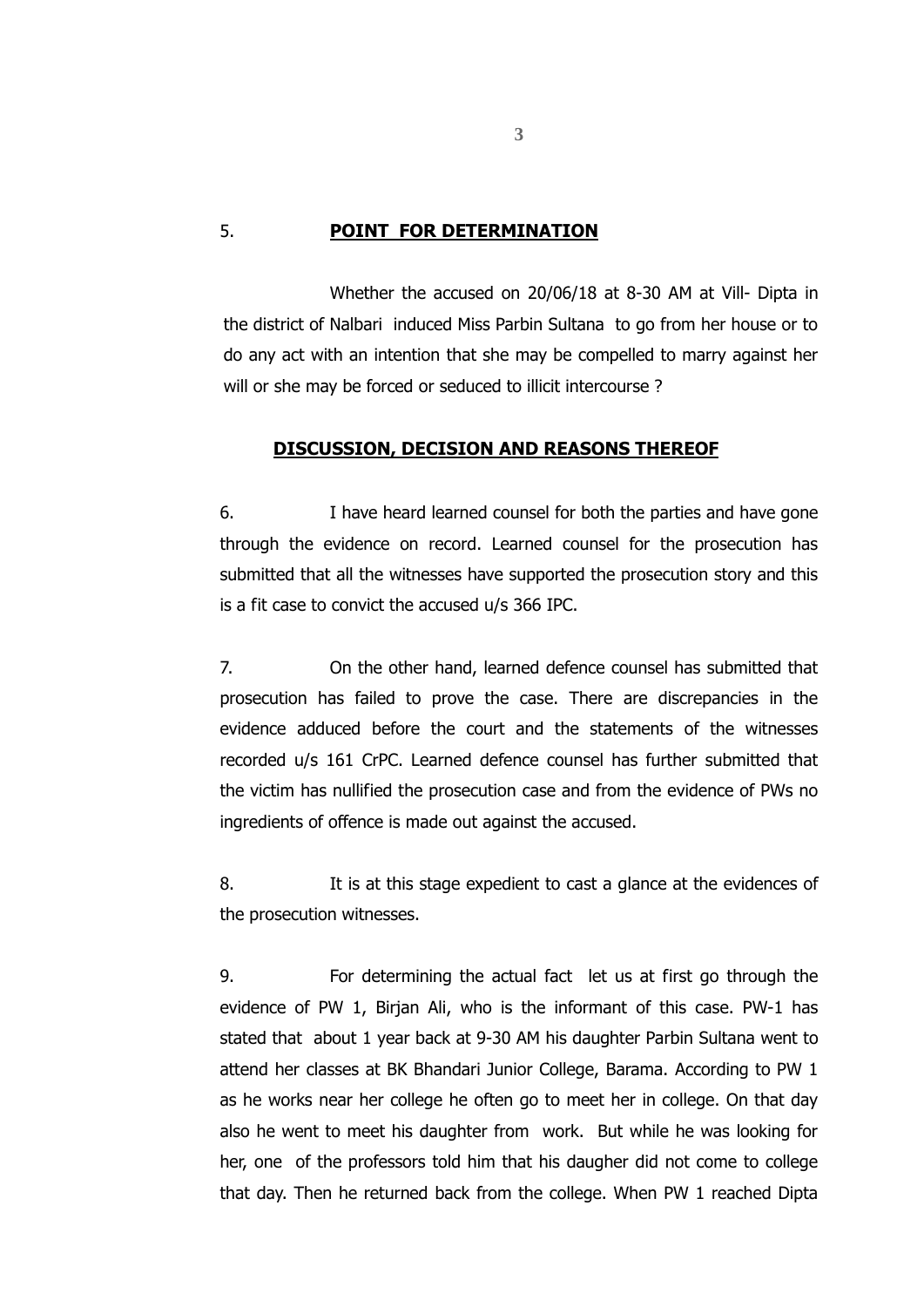Chowk, one Arif called him over phone and told him that he accused Ratul Ali took away his daughter from the way to her college in a vehicle. Immediately PW 1 came home and searched for his daughter everywhere but he could not find her. Thereafter he lodged the ejahar after taking advise from the principal of the college. On the next day he came to know that the parents of the accused along with 2-3 villagers handed over his daughter to the police station.

10. PW 3, Akima Bibi, who is the mother of the victim stated in her evidence that about 1 year back one day at 9:00 AM while her daughter Parbin was going to attend her classes at B.K. Bhandari Junior College, Barama, accused Ratul Ali took her away from the way in a maruti car. On the next day the father of the accused along with other villagers brought his daughter to the police station.

11. Coming to the evidence of PW 2, Parbin Sultana, who is the victim of this case we also find her stating that about 1 year back between 9:00 AM to 10:00 AM while she was going to attend her class at BK Bhandari Junior College, Barama, accused Ratul Ali took her away from the way in a maruti car to the house of his aunt at Satpur. According to PW 2 she stayed there that night. On the next day the father of the accused along with other villagers took her to the police station.

12. From the evidence of the aforesaid PWs it appears that all of them has alleged that the accused had kidnapped the victim from the way to her college. But if we go through the cross-examination of PW 2 we find her admitting her statement before the police that she had called Ratul Ali over phone and asked him to meet her. PW 2 also admitted about her statement made before the Magistrate that she had love affair with the accused since 7 years and on 20/6/17 she called Ratul Ali over phone and asked him to meet her. PW 2 also admitted that she stated before the Magistrate that the accused did not kidnap her but she wilfully went away with him.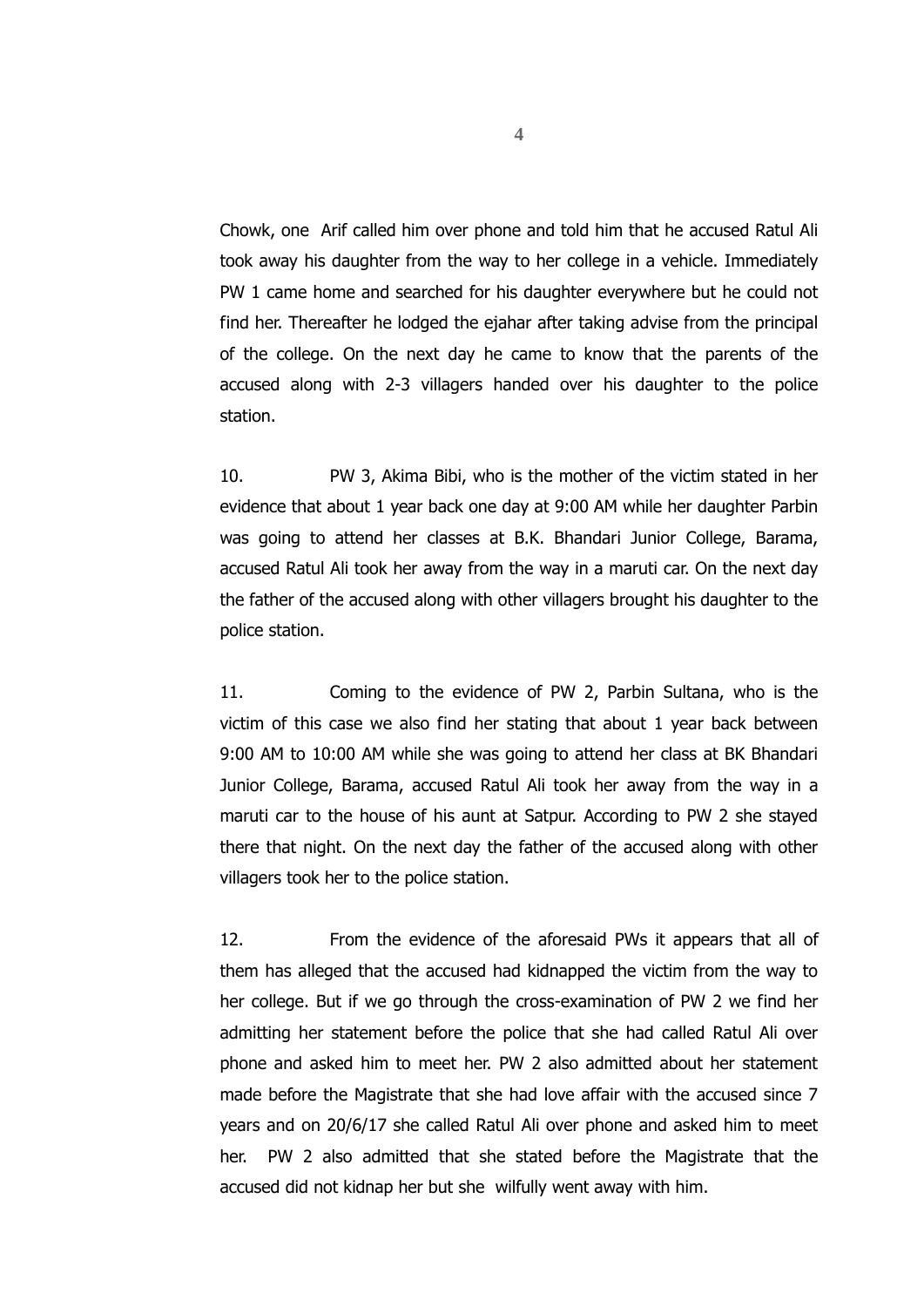13. A brief perusal of the statement of PW 2 marked as Exhibit 2 reveals that the accused and the victim were in a relationship since 7 years and on the day of occurrence i.e. on 20/06/2018 the victim herself called the accused to Borjar and eloped with him willfully.

14. PW 4, Baharul Islam and PW 5, Majnur Ali also stated in their evidence about the love affair between the victim and the accused and also about the elopement of the victim with the accused. Again if we go back to the evidence of PW 1 we find him stating that he he was informed by one Arif over phone that the victim was kidnapped by the accused. It is also revealed from his evidence that there are 6/7 houses between his house and the house of the accused. But PW 1 did not state anywhere that he went to the house of the accused to search for his daughter. From this we can assume that PW 1 knew about the whereabouts of his daughter and also knew the fact that she willfully went with the accused.

15. Regarding the age of the victim, it appears that the informant did not submit any document i/c with the age of the victim.

16. From the above discussion it appears that none of the ingredients of the offence u/s 366 IPC are attracted against the accused. Hence, the accused Ratul Ali cannot be held guilty of the offence u/s 366 IPC as alleged by the informant in the ejahar.

#### **O R D E R**

17. From the discussion made above, I find that the prosecution has miserably failed to prove the offence u/s 366 IPC against the accused.

Hence, accused Ratul Ali is found not guilty and is acquitted from the charge of offence u/s 366 IPC.

The accused person is set free at his liberty forthwith.

Bail bond furnished by the accused shall stand canceled after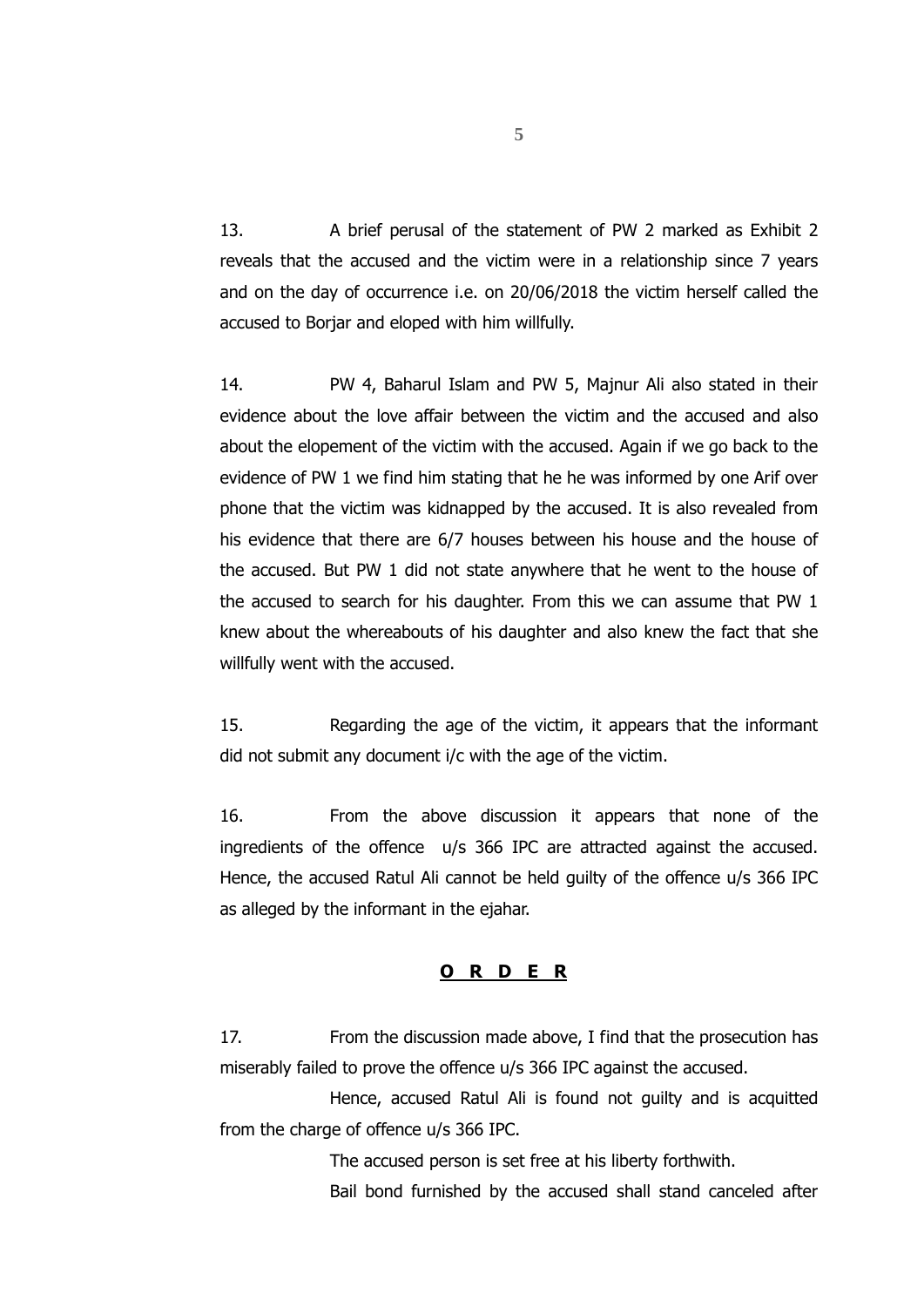period of 6 months.

Given under my hand and seal of this court on this the  $29<sup>th</sup>$  day of July/2019

> Asstt. Sessions Judge, Nalbari

Dictated & corrected by me

Asstt. Sessions Judge, Nalbari

# **A P P E N D I X**